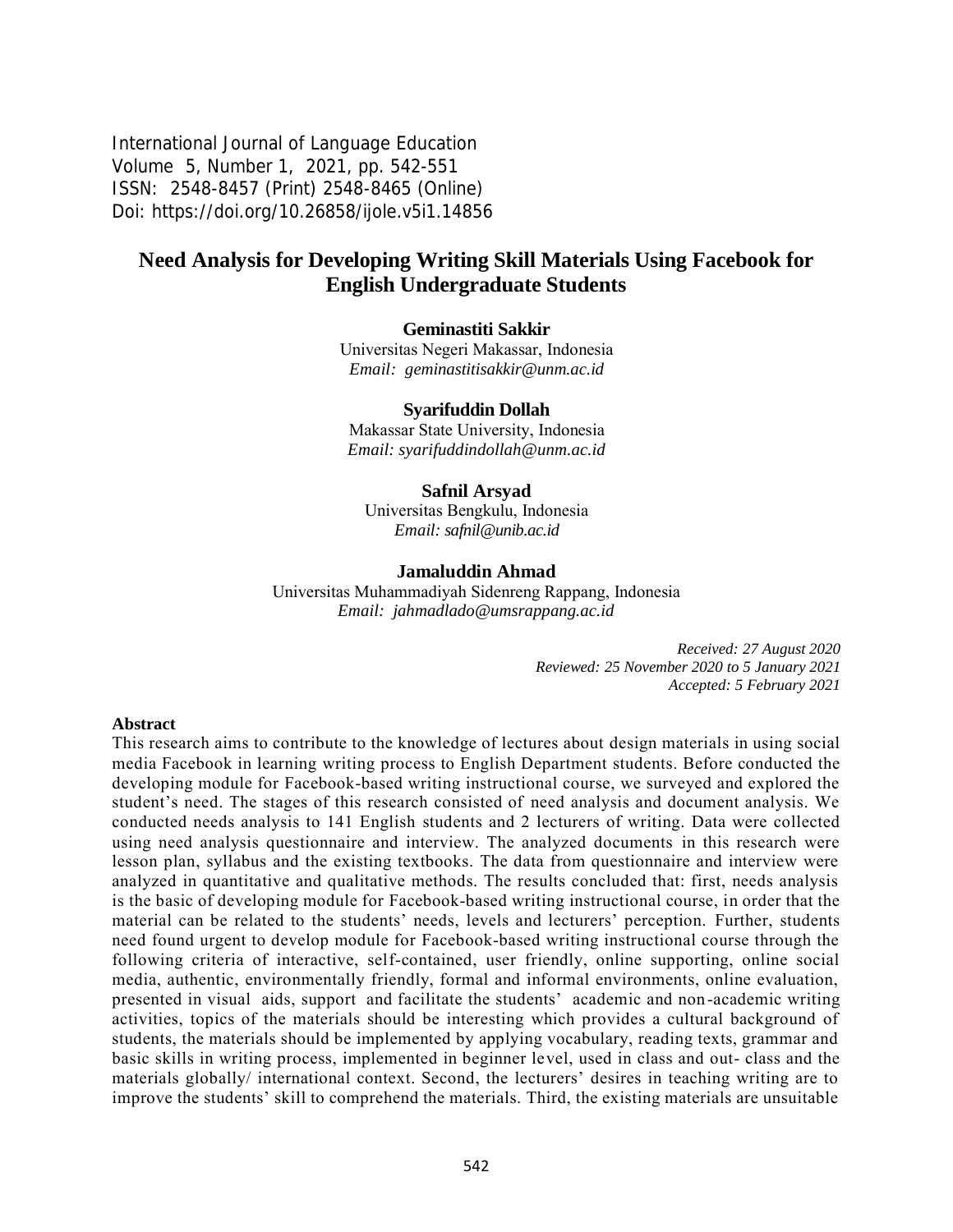for the students, they prefer learning facilitated by electronic social media, Facebook, so they will more motivate in write.

Keywords**:** Teaching process; writing skill; Facebook; need analysis; social media

### **Introduction**

The internet and social media have being a part of human life, activities, job, and acquiring knowledge over the world. According to survey of Yahoo on the amount of internet's users in 2010, 1 of 3 citizens of the world accessed internet and 64% the internet users are 15-40 years old. The online jobs that they use are e-mail  $(64\%)$ ; instant messaging  $(71\%)$ ; social media  $(58\%)$ ; writing on blog (36%); online news (47%); and online games (35%). As we can see on Yahoo's survey result, now many people do massage instantly or known as chatting through on social media when getting online (D'Andrea, et al, 2014). A need analysis was conducted to determine the writing style, writing contents, writing contexts, writing level, writing topics and writing materials in the Facebook instruction that available with this era.

In the world, Indonesia is the country with the fourth-largest Facebook community. It has about 70 million active Facebook users. The active users of Facebook mean an active user is the people that open his Facebook account at least once per month. The largest Facebook users are the United States then India and Brazil. It is worth noting that about 86 percent of these Indonesian Facebook users use a mobile device to access their Facebook account (Kucirkova, 2017). This information shows that the social media have enabled changes in the way of Indonesian citizens live, work interact and acquire knowledge and learning process. The take up of social computing and new participative approaches impact public services such as government, the health sector, and also in education and training that could be empowered as media of English teaching and learning at the schools and universities in Indonesia, especially at STKIP Muhammadiyah Rappang.

The mean score of students' achievement in writing was in the average to fairly good classification and there was no significant improvement from academic years to years. This situation should be improved by the lecturers and the university to increase the students' achievement. In create the interesting classroom, there are many lecturers have made efforts by using varieties methods, approach, techniques, instruments and materials in order to stimulate the students to learn English. For example in writing class the students are served with conductive learning activity so the students are motivated to write English as well as possible. The first thing a lecturer must do is to create condition that is comfortable for the learning process as a tool to see learning take place. A lecturer has a role to create situations that provide opportunities and stimulate students to communicate in English. So, to foster student confidence to have quality in writing English that can improve academic writing skill of the students.

Utilization of the social media, somehow could improve the students' achievement in learning. It is in line with the result of some previous studies concerning the use of internet and social media in language teaching and learning (Lungu, 2013; Majid, 2012; Rahman, 2008). The study revealed that the use of internet and social media was effective in increasing students' achievement in listening, speaking, writing and reading abilities. However, these studies did not concern on developing material for teaching and learning based on the social media.

Materials selection in classroom use is a tough task for English language teachers as they provide a strong platform through which students learn English language. Selection of the appropriate materials makes teaching and learning a useful activity and creates a classroom atmosphere which is efficient, effective and meaningful.

Richards (2006) explains that the development of the material has many position in ELT and can function as a resource in presentation of materials; a resources for students' practical activities and communicative interactions; a reference source for learners on grammar, vocabulary and pronunciation; a resource of stimulation and ideas for classroom language activities; a syllabus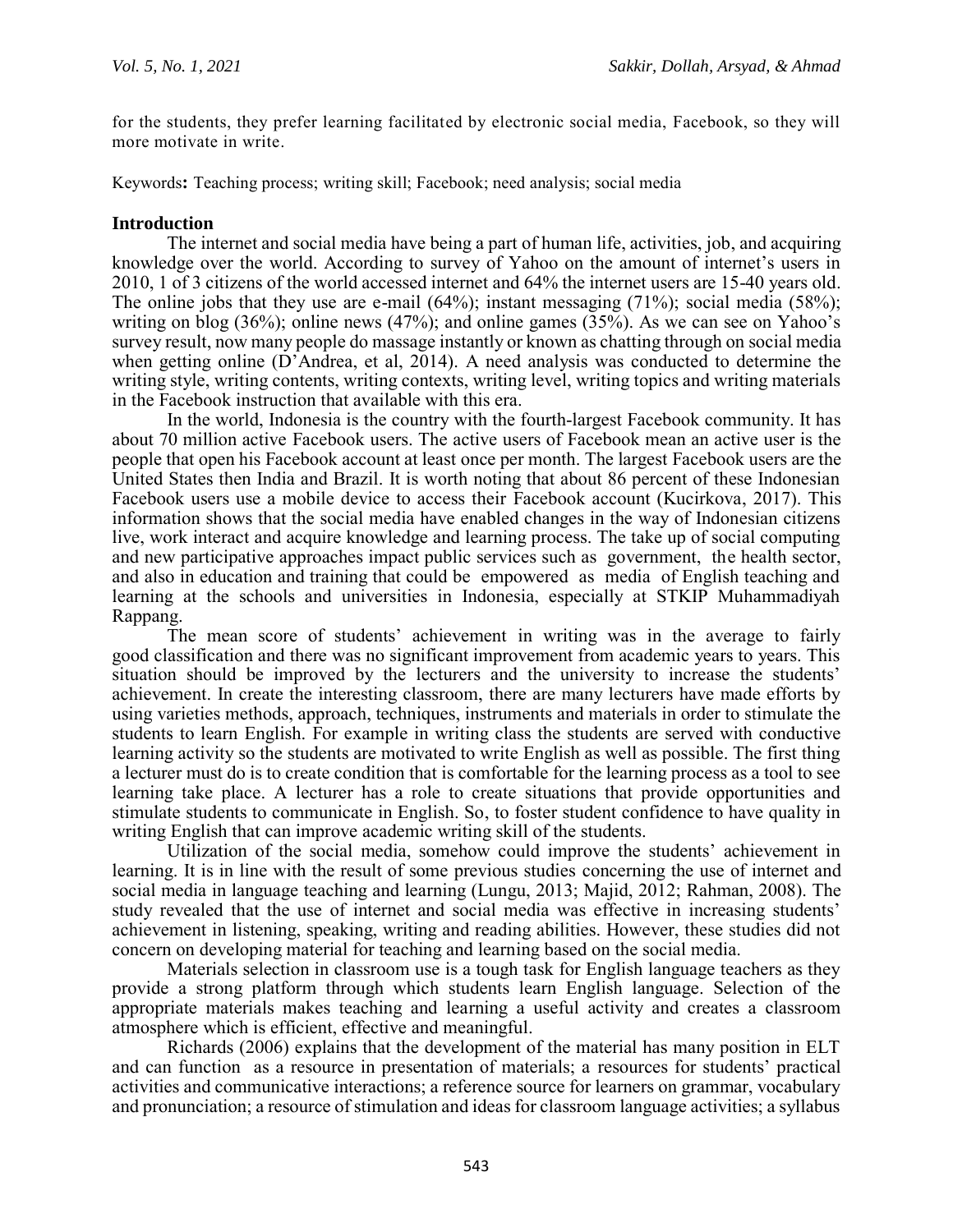where they reflect learning objectives which have already been determined; a source for selfdirected learning or self-access work; and as a support for inexperienced teachers who have not gained confidence.

Sakkir  $\&$  Dollah (2019) has shown that ELT materials (textbooks) can play an important role in innovation. They suggest that textbooks can help teachers through the process of change that has the opportunity to interfere and threaten, demonstrate new and/ or untried methodologies, introduce gradual changes, and create scaffolding where teachers can build their own more creative methodologies. Textbooks are seen as central to teaching and learning because their quality is one of determining factors in improving or reducing the quality of language program.

Sakkir, Rahman, & Salija, (2016) said that teaching materials that were said to be effective in a language teaching were built by considering several factors such as teacher, student, and contextual variables. Teacher factors include the teachers' language proficiency, cultural background, teacher training and experience, and applied teaching style. Learner factors include learner's learning style preferences, students' learning needs, interests, and motivations. Contextual factors include the school culture, class size, class condition, and the adequacy of teaching resources in situation where the material will be applied.

Since the choice of language teaching materials can determine the quality of learningteaching procedure, there should be appropriate materials by considering (1) teacher factors, such as teacher language proficiency, training and experience, cultural background, and preferred teaching style; (2) learner factors, such as: learning learner style preferences, their language learning needs, interests, and motivations; and (3) contextual factors, such as: school culture, classroom condition, class size, and availability of teaching resources (Sakkir, 2018). As a part of the materials used in the language classroom, textbook, therefore, can often play a crucial role in students' success or failure (Syatriana, 2020). Therefore, special attention should be given to evaluating the textbook materials so that they are compatible with the three factors and learning outcomes (Umar et al, 2019).

This research is expected to become a material for teaching and learning writing in the university level to improve the students writing quality. Based on all explanations above, the process of students' needs analysis is important to be done as a basic of developing module for Facebook-based writing instructional course. There must be materials that are mainly focused on teaching students how to write in beginner level (Writing 1). Because of the importance in its implementation, the development of materials which cover some topics dealing with the students' need. Furthermore, textbook materials can be used wherever and whenever, even without any teachers. It means that the students can learn the materials independently in order to improve their writing skills as far as the materials are available. Therefore, this research will focus on the need analysis for developing writing materials using Facebook will be used by the first semester students in English Education Study Program of STKIP Muhammadiyah Rappang. Since this paper a part of the first researcher dissertation, the results presented in this study were only the results of exploration phase. The questions of this research are: (1) What is the students need in developing writing materials? (2) What are the lecturers' perceptions of importance of need analysis in writing materials? (3) Is it the existing writing materials suitable for the students in STKIP Muhammadiyah Rappang?.

## **Methodology**

This research is the part of research & development research design following (Sakkir, 2019). The focus of this study is in the first phase that is analysis phase. In analysis phase, the researchers find the students and lecturers needs. Needs analysis on the basis of "necessities" and "wants" to classify between what students must know and what they feel they need to know. The focus here is on the "lacks" that represent the gap between the required proficiency in the target situation and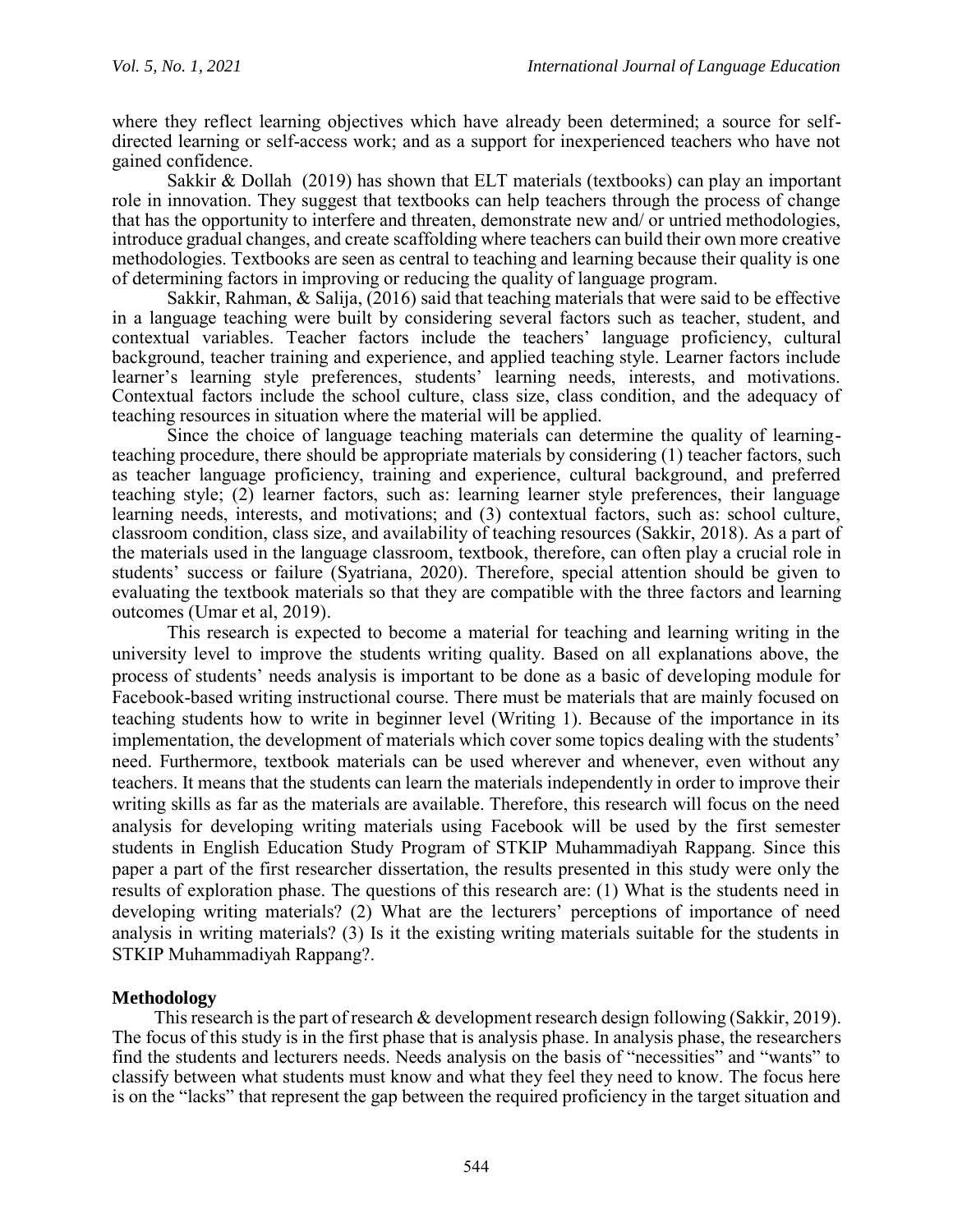the existing proficiency of the learners. It is a systematic set of procedures undertaken for the purpose of setting priorities and making decisions about programs or organizational improvement and allocation of resources for developing students' English skill in writing through syllabus, lesson plan, and module.

This research was conducted a mix method with quantitative and qualitative data. The subjects in this research were 141 English Department Students that were chosen by total sampling technique from the second, fourth, sixth, and eight semesters of English Education Department of STKIP Muhammadiyah Rappang, Indonesia; and 2 lecturer of Writing in English Education Department. In collecting the data, the researchers used two kinds of instrument, namely questionnaire and interview. The questionnaire in this research was used as the main instrument to get the data of needs analysis while interview was only used to clarify the information gotten from questionnaire. All the subjects were given to fill the needs analysis questionnaire but only some subjects were invited to take part in follow up interviews. Finally, the data that had been collected were analyzed through quantitative descriptive and qualitative data analysis.

Two kinds of instruments were used in this study, a questionnaire and an interview. The respondents were students and English Lecturer at the English Education Department of STKIP Muhammadiyah Rappang; all of them had studied writing 1. They were in the third, fifth, and seventh semesters at English Education Department of STKIP Muhammadiyah Rappang in the academic year of 2015-2016. There were 141 (one hundred and forty one) students. Meanwhile, the lecturers were all English lecturers at English Education Department STKIP Muhammadiyah Rappang; there were 2 (two) English writing lecturers.

## **Results and discussion**

The results of students' need analysis questionnaire.

This phase refers to the analysis of students' present situation, students' proficiencies and difficulties to English language skills, students' needs, the existing materials, the objectives of learning English as General English course, as well as the identification of the result of analysis. The Level of Students' Strengths and Weakness in Language Skills and Components can be seen in the following table.

| Language Skills and | Very | Weak  | Fair  | Good  | Very     | T   |
|---------------------|------|-------|-------|-------|----------|-----|
| Components          | weak |       |       |       | Good     |     |
| Listening           | 2.82 | 28.36 | 57.45 | 10.63 | 0.70     | 100 |
| Speaking            | 4.96 | 23.40 | 51.77 | 20.57 | $\theta$ | 100 |
| Reading             | 0    | 4.96  | 42.55 | 47.52 | 4.96     | 100 |
| Writing             | 2.13 | 19.14 | 51.77 | 28.36 | $\Omega$ | 100 |
| Grammar             | 4.96 | 33.33 | 52.48 | 8.51  | $\theta$ | 100 |
| Vocabulary          | 0.70 | 17.02 | 51.77 | 28.36 | 2.82     | 100 |
| Pronunciation       | 3.54 | 13.47 | 55.32 | 24.11 | 1.42     | 100 |
| Average             | 2.73 | 19.95 | 51.87 | 24.01 | 1.41     | 100 |

Table 1. Level of students' strengths and weakness in language

The data in table 1 proves that most of the students found all language skills quite difficult. About writing skills, most of students feel there in the fair level (51.77) and none of the students said they in very good level of writing skill. There are 3 students in very weak level and 27 students in weak level of writing skill. The kinds of students' learning style can be seen in the following figure.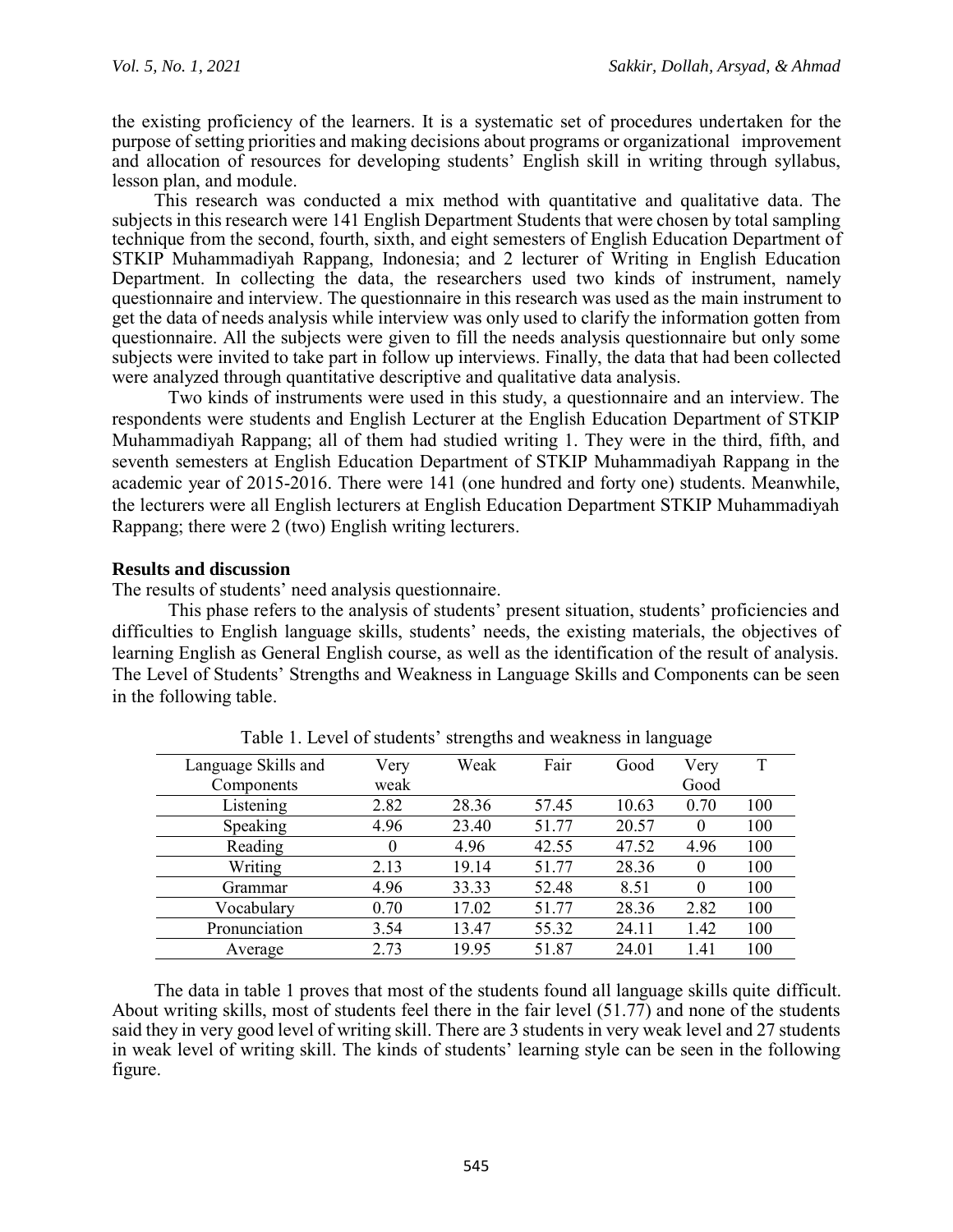

Figure 1. Learning styles of the students

The figure 1 showed that the students more prefer to the visual learning style. Because, there was 81% students said that they always used the visual one. It means that students more motivate with something can be seen (visual). The result of students' opinion about the importance level of language skills can be seen in the following figure.



Figure 2. The importance level of language skills

The importance level of the four language skills are considered very important to the data acquired. From the figure above, the most important language skills according to the students is writing at 2.25 with a percentage of 75%. In line with this research is to develop writing materials to the students. The contents of writing materials that students' need can be seen in the following figure.



Figure 3. Contents of writing materials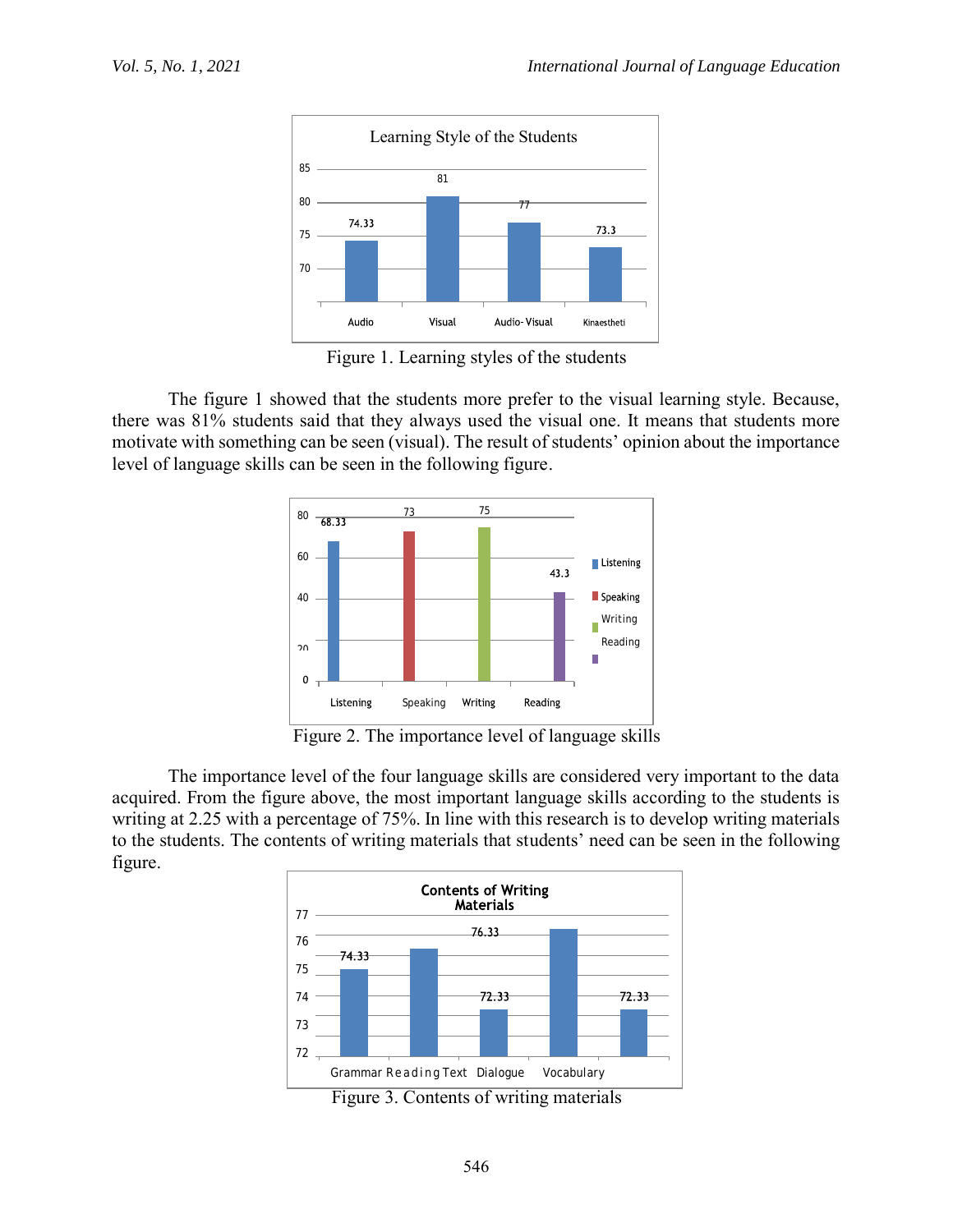Students' need in the contents of the writing materials should be consists of vocabulary, reading text and grammar. So, the materials not only about writing skills but have more variety part of language also. The contexts of writing materials can be seen in the figure 4



Figure 4. Contexts of writing materials

Students need about the context of the writing materials prefer to include the non- formal language too. So, in this material students hope that the context can be present in both. The results of the writing level that students' expect to develop their material can been seen in Figure 5.





Writing materials that the researchers develop in this research start from the beginner. It is named Writing 1 materials, because in line with the students need showed in the figure 5. The students prefer to develop materials in beginner level first. The intended purpose of this question is to discover the students' perception of the most appropriate goal for studying writing English as part of language skills. Most of the students which is 79.67% considers that the most suitable goal of the writing English about education reason (74%). Most of the students prefer the scope of writing materials cover the international context at the average score of 2.20 with a percentage of 73.33%. Then, the place and situation on the use of the writing materials, most of the students prefer can be used in out- class than in classroom (65.67%). The list of the favorite topics of writing materials can be seen in the following table (Table 2).

| No. | Topics               | Percentage | Rank/Important |
|-----|----------------------|------------|----------------|
|     | Introduction         | 95 04%     |                |
|     | Unforgettable Moment | 82.97%     |                |
|     | <b>Politics</b>      | 74.46%     | -              |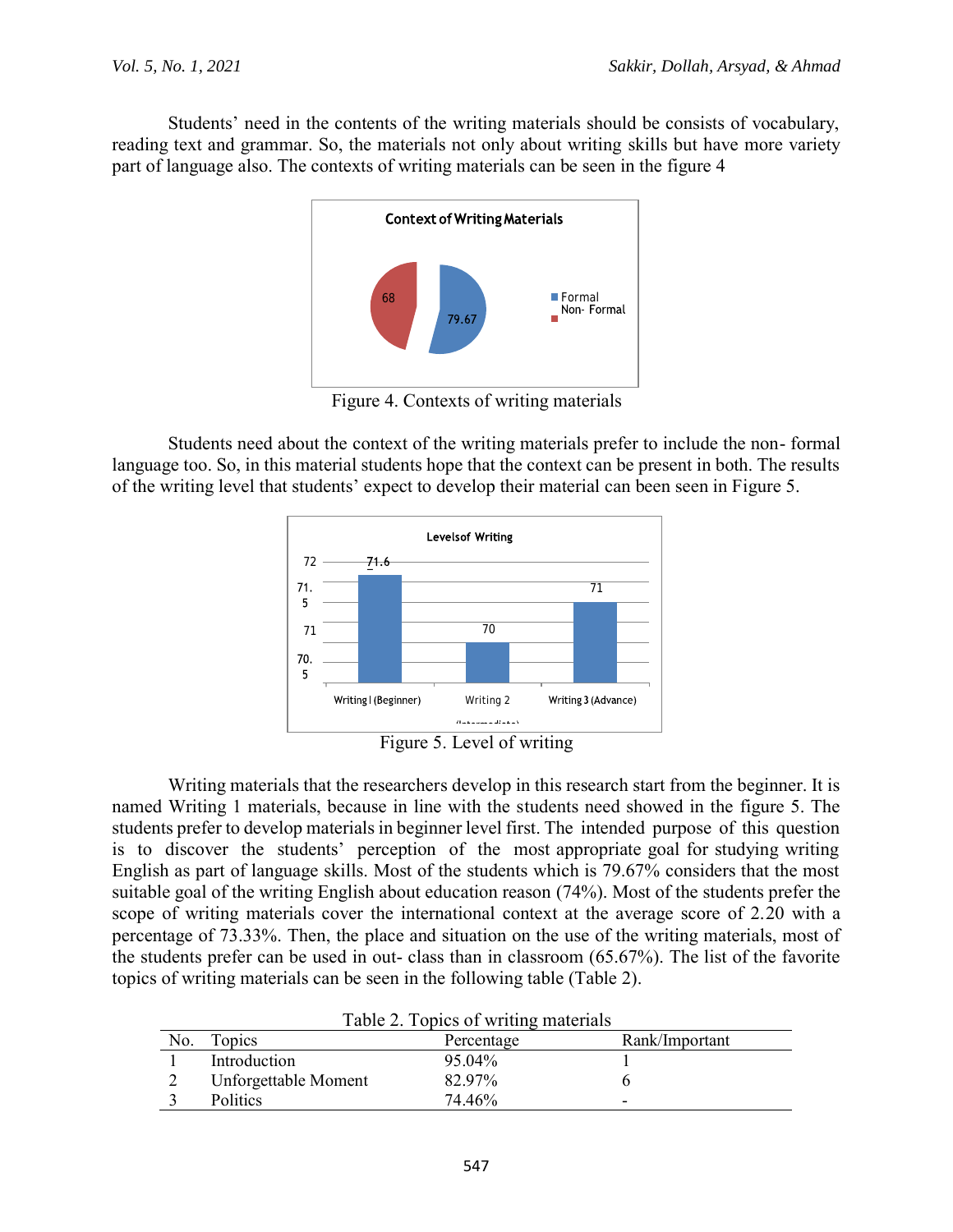| $\overline{4}$ | Transportation          | 74.46% |   |  |
|----------------|-------------------------|--------|---|--|
|                | Religion                | 73.75% |   |  |
| 6              | <b>Short Story</b>      | 75.88% | 9 |  |
|                | <b>Describing Place</b> | 78.01% | 8 |  |
| 8              | Muhammadiyah            | 81.56% |   |  |
| 9              | Daily Activities        | 83.68% |   |  |
| 10             | Profession/Jobs         | 92.91% |   |  |
| 11             | Describing People       | 91.48% | 4 |  |
| 12             | Family                  | 92.19% |   |  |

Students are questioned on their preferred English learning topics and were offered their opinions on 12 learning topics in which they consider important or unimportant. The result shows the rank of the each topic. Start from the first is Introduction. And follow by Profession/ Jobs, Family, Describing Place, Daily Activities, Unforgettable Moment, Muhammadiyah, Describing Place and Short Story.

The question about the use of media in writing class, most of students said the lecturer have use media in classroom. There are 79.43% students said the lecturer use media in writing class, even though the media just handbook. The question about importance of developing writing materials via Facebook indicates the high perception of the students on developing Facebookbased writing materials. Because, from 141 students, most of them (87.94%) said that the Facebook- based writing materials is important to do. There are 17 students (12.05%) said that is unimportant. Source of the writing materials that is the lecturer uses in writing class still from already handbook. The data from the question indicates that the low creativity of the lecturer to develop their materials themselves. Then question that ask the students about the materials relevant with the situation of STKIP Muhammadiyah Rappang or not, most of the students (73.05%) said that the materials is unsuitable with the campus situation. From 141 students, there are 34 students (24.11%) said the materials suitable with the campus situation.

## The result of lecturer's perceptions

Based on the interviews, the lecturers of the writing subject at English Education Department of STKIP Muhammadiyah Rappang, the researchers found some information about the existing materials of writing course.

The interview shows that the teachers' desires in teaching writing are to improve the students' skill to comprehend the materials. It goes along with the main objectives of the teaching Writing 1, 2, and 3, namely to be able to write simple text with simple, compound and complex pattern; To be able to write paragraphs using various expository modes; to know and write composition based on the certain clauses.

The analysis of the existing materials of writing course at English education department of STKIP Muhammadiyah Rappang

Based on the needs analysis it was found that: (1) the existing materials for Writing I at English Education Department STKIP Muhammadiyah Rappang were characterized with already handbook materials whose contexts are formal and delivered in intermediate level. (2) Based on the need analysis which analyze that in terms of its language, topics, contents, model of process, learning activities, writing activities, learning approach, media, place and time allotment, it was found that the existing materials of Writing 1 represent quite good materials but exhibit less interesting, less attractive and less motivating. (3) The instructional material for Writing I, therefore, should be more motivating, more interactive and interesting. Facebook based writing instructional materials are not only an updated way of learning in this digital era where most students are familiar with gadgets, but also present an interactive and attractive approach. The goal or the objective of materials for the writing skill instructions, in addition, should be designed not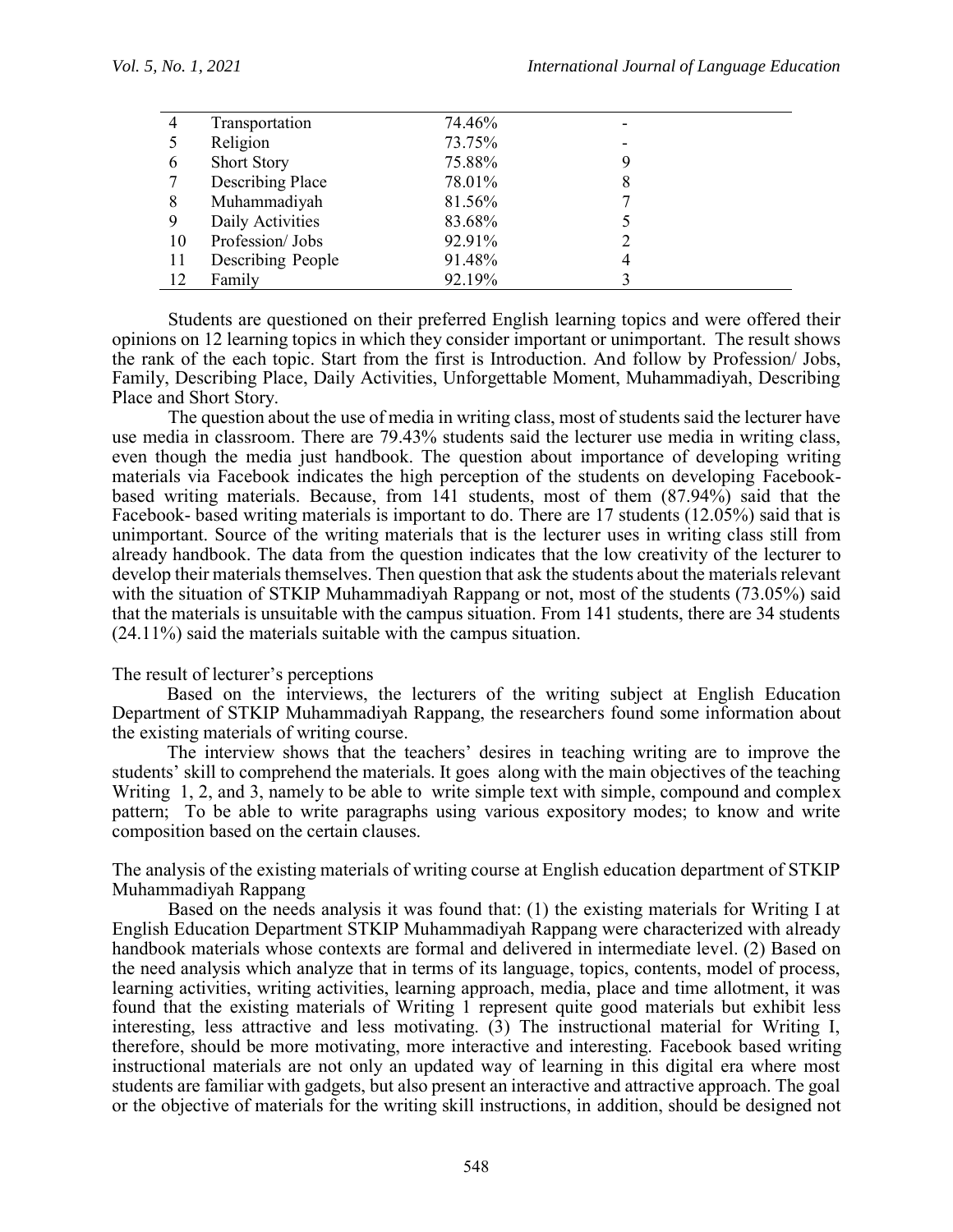only based on the curriculum but also based on the students and the learning needs. The characteristics are:

- 1. The materials are interactive, self-contained, easy to use, online support, social media, and authentic, environmentally friendly, formal and informal environments, online evaluation.
- 2. The materials should be presented in visual aids.
- 3. The materials should support and facilitate the students' academic and non-academic writing activities.
- 4. The topics of the materials should be interesting in which provide a cultural background of students.
- 5. The materials should be implemented by applying vocabulary, reading texts, grammar and basic skills in writing process.
- 6. The materials should be implemented in beginner level (Writing 1).
- 7. The materials should be implemented in class and out- class.
- 8. The materials globally/ international context.

By the needs analysis, the researchers infer that some lacks or weaknesses of the materials as well as the potentials that the learners have. The students' motivation to learn English was high. However, the materials which were applied by the lecturers were not fully authentic because the lecturers used materials which had already designed for English teaching. The materials also were presented in book text only medium. Therefore, the students' writing competence is still low. The students prefer learning facilitated by electronic social media, Facebook, so they will more motivate in write.

Based on the research result, it can be explained that the development of Writing English Material based on Facebook is very important to be done nowadays because from 141 students, there are (87. 94%) agree toward the development of the material. This study tries to explore students' needs in advance to developing Facebook-based writing instructional materials. Students' need analysis is important as the feasibility of a product should also be measured by the demands and needs of the users. In measuring the students' needs, the researchers try to find out the present condition of the students' capabilities in writing and also their expectation. This includes, their objectives in learning writing, how they think writing English material should be delivered, the learning activities, the learning topics and their learning setting.

As the world is rapidly developing to a digital era, Indonesia is also largely affected. In Indonesia, the number of internet users has reached 73 million people. Within our society, we may find the significant use and importance of the internet in supporting our daily life. Information is nowadays accessed through internet including knowledge. Online classes are becoming more frequent, class sources such as journals, thesis, articles and electronic books are signs that the internet may present as modern library for students. With the growing importance of the internet, the frequent uses of Social Media- Facebook to share/ write information, and the most importantly the students' needs to improve their writing skill, so, the researchers are highly enticed to develop Facebook-based writing instructional materials in STKIP Muhammadiyah Rappang, South Sulawesi, Indonesia.

Finally, based on the some evidence research studies and supporting data from the questionnaire that indicates the high perception of the students on developing Facebook- based writing materials. Because, from 141 students, most of them (87.94%) said that the Facebookbased writing materials is important to do. There are 17 students (12.05%) said that is unimportant. Therefore, the researchers are motivated to design such kind of Facebook-based writing instructional materials for early students (Writing 1) to facilitate the students' needs.

## **Conclusion**

Based on the research results and discussion, the researchers comes to the following conclusions: first, needs analysis is the basic of developing module for Facebook-based writing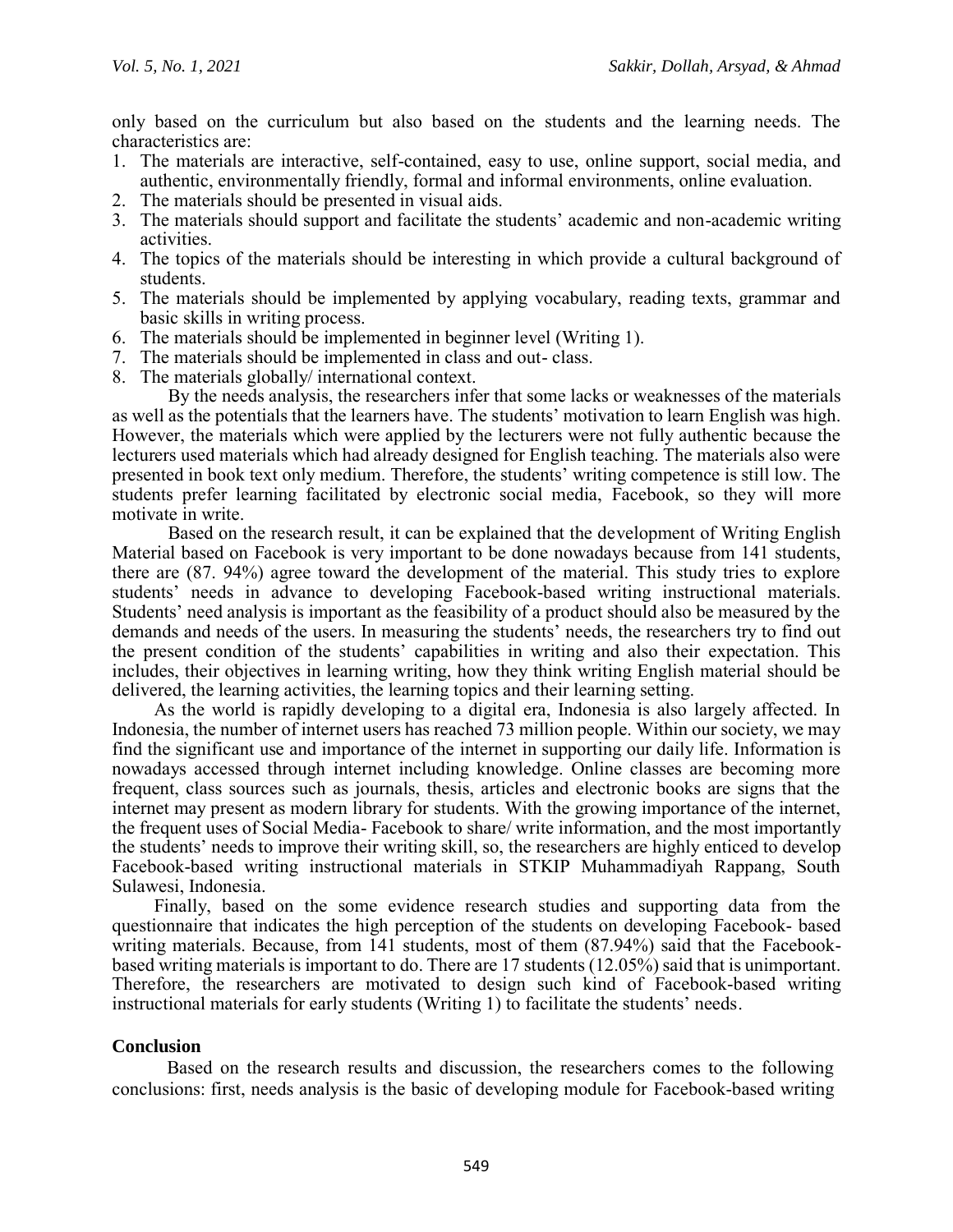instructional course, in order that the material can be related to the students' needs, levels and lecturers' perception. The result of students need found urgent to develop module for facebookbased writing instructional course through the following criteria of interactive, self-contained, user friendly, online supporting, online social media, authentic, environmentally friendly, formal and informal environments, online evaluation, presented in visual aids, support and facilitate the students' academic and non-academic writing activities, topics of the materials should be interesting which provides a cultural background of students, the materials should be implemented by applying vocabulary, reading texts, grammar and basic skills in writing process, implemented in beginner level (Writing 1), used in class and out- class and the materials globally/ international context. Second, the lecturers' desires in teaching writing are to improve the students' skill to comprehend the materials. Third, the existing material is unsuitable for the students, they prefer learning facilitated by electronic social media, Facebook, so they will more motivate in write.

## Declaration of conflicting interest

The author(s) declared no potential conflicts of interest with respect to the research, authorship, and/or publication of this article.

## Funding acknowledgement

The research was supported by Universitas Negeri Makassar as affiliation of first researcher for the academic support. We would also like to show our gratitude to students and lecturers English education department of STKIP Muhammadiyah Rappang that now changed as Universitas Muhammadiyah Sidenreng Rappang, Indonesia for sharing their perceptions and knowledge for the purpose of this study. The researchers addressed many thanks to Kementerian Pendidikan dan Kebudayaan (KEMDIKBUD) Indonesia for Bantuan Biaya Seminar Luar Negeri (BSLN) scheme to funded and supported in join international conference. The first researcher also addresses her appreciation to her mentor Prof. Syarifuddin Dollah, M. Pd., and Prof. Safnil Arsyad, M. A., Ph. D for their guidance and encouragement.

## **References**

- Atmowardoyo, H., Weda, S., & Sakkir, G. (2020). Information Technology used by Millennial Good English Language Learners in an Indonesian University to Improve their English Skills. Solid State Technology, 63(5), 9532-9547.
- D'Andrea, F. M., Wormsley, D. P., & Savaiano, M. E. (2014). Current Issues in the Education of Students with Visual Impairments. In International Review of Research in Developmental Disabilities (Vol. 46). Elsevier. https://doi.org/10.1016/B978-0-12-420039-5.00007-1
- Dollah, S., Sakkir, G., & Sunra, L. (2020, November). Pelatihan Tour Guide bagi Pemuda Karang Taruna. In Seminar Nasional Pengabdian Kepada Masyarakat.
- Kasmawati, K., & Sakkir, G. (2020). Improving Students Reading Comprehension Through "Survey, Question, Reading, Recite, Review (SQ3R)" Strategy. Interference: Journal of Language, Literature, and Linguistics, 1(2), 92-99.
- Kucirkova, L., Alipichev, A. Y., Vasbieva, D. G., & Kalugina, O. A. (2017). Teacher´s role and students´ role in English for specific purposes in e-learning. XLinguae, 10(2), 63–77. https://doi.org/10.18355/XL.2017.10.02.06
- Latif, A., Mustanir, A., Ahmad, J., & Sakkir, G. (2019, November). Village Government Leadership Towards Optimizing Society Participation in Development Planning. In International Conference on Democratisation in Southeast Asia (ICDeSA 2019) (pp. 12-16). Atlantis Press.